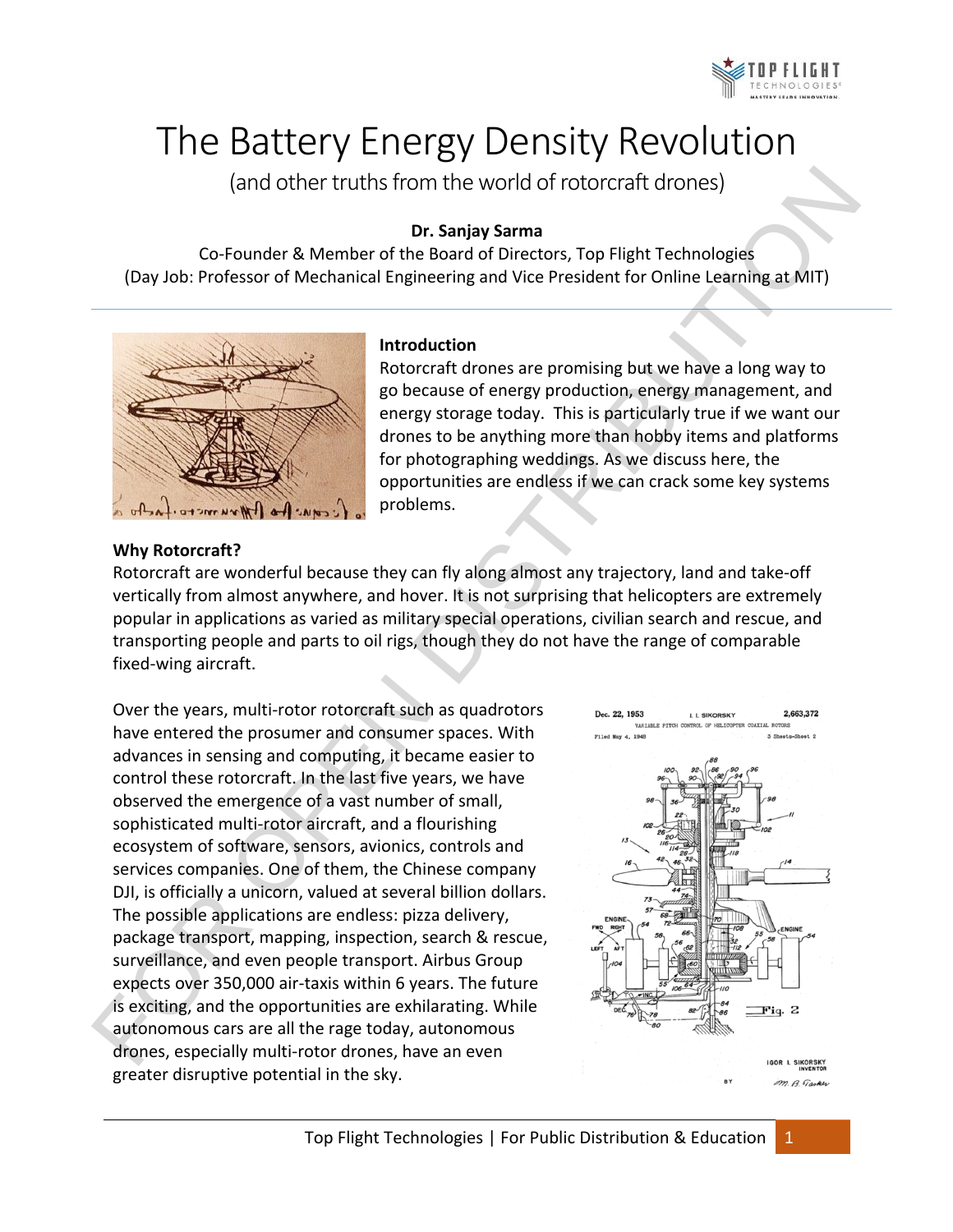

# **Electric Flight**

Somewhere along the way in the last few years, drones went multi-rotor and electric. Why? We need to invoke a little systems thinking to explain this evolutionary divergence.

A traditional helicopter transmission system is a mechanical miracle. It works for the size and cost of large helicopters but it is too expensive and heavy for smaller devices. Helicopters are also somewhat difficult to control: Lift, forward motion and direction are manipulated through a series of complex actions involving the throttle, collective, cyclic and the anti-torque controls.

So two evolutionary mutations occurred simultaneously. First, drone designers replaced mechanical transmissions with electrical transmissions. Instead of a rotating shaft to deliver power, they used wires, electronics, and direct-drive motors to power the rotors. Suddenly the weight penalty of a mechanical transmission was gone, and there was no incremental penalty from adding additional rotors. Second, armed with electrical transmissions, drones went from 1 rotor (the helicopter) to a quadrotor (4 rotors). Now control became easy  $-$  by simply modulating the power to the rotors it became possible to achieve all the maneuverability of a helicopter with simpler controls. This was brilliant. Two problems solved at once. need to invoke a little systems thinking to explain this evolutionary divergence.<br>
A raditional helicopter transmission system is a mechanical miracle. It works for the size and<br>
cast of large helicopters but it is too exp

With electrical power and motors, the quadcopter industry became the preserve of electrical and software engineers. The question that remained was: How do you power an electrical system? The electrical engineer's answer, of course, is batteries. After all, virtually everything today—from the cell phone to the car—now draws its electric power from batteries.

## **Why Batteries Alone Won't Fly**

Cell phones are space limited: They require batteries that can be packed into a device that fits in your palm. Electric vehicles are cost-limited: They require batteries that can give you sufficient range at an affordable lifecycle cost. The weight of the batteries isn't a major issue in either situation, and gravity isn't the real enemy. But gravity is the critical issue in drones.. Unfortunately, batteries won't fly. At least not long enough to be truly useful.

Most battery-powered drones today fly tens of minutes with no payload. But they need to fly for hours with a payload to make a dent in many real applications—whether carrying equipment for inspecting a pipeline or delivering a package to a consumer. The fact is you need a very high specific energy to fly and carry a payload.

Unfortunately, Moore's Law doesn't apply to batteries. Improvements will occur, but only incrementally and linearly. The chasm is too wide to bridge if we want drones to take-off in the next few years. Meanwhile, electric batteries have other problems too. They take time to charge. They require charging stations. They degrade over time. They are expensive. And so on.

Electric batteries are simply no match for traditional gasoline on many fronts. There's a reason gasoline is called "black gold." The next time you fill your tank with gas, marvel at this: There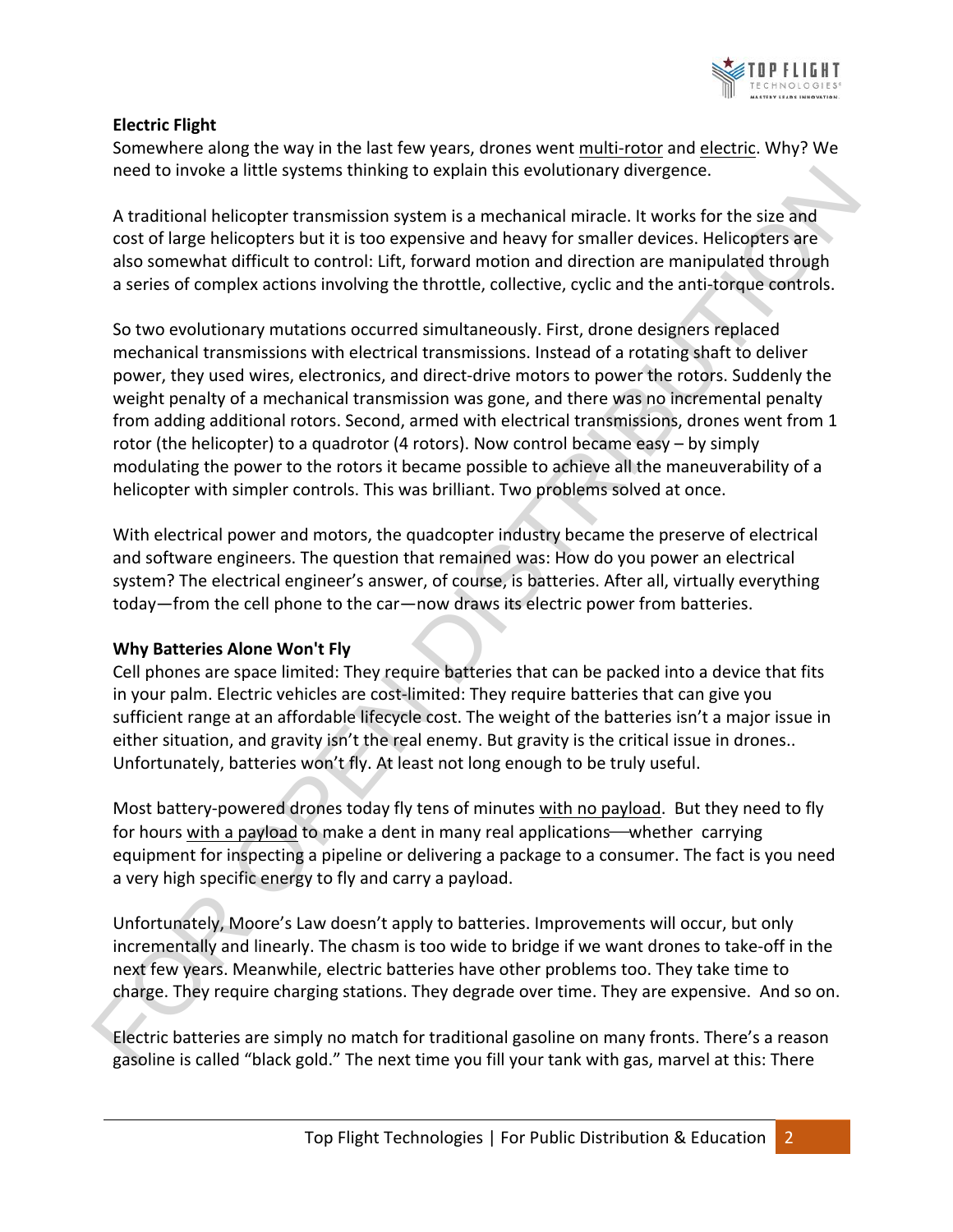

are 11.5 Megawatts<sup>1</sup> of effective power passing through that cold metallic nozzle.<sup>2</sup> While today's batteries have specific energies of approximately 200-250 Wh/kg, electric aviation will need 1000 Wh/kg to succeed. For example, a 1000 kg aircraft that carries a 200 kg payload will require over 140 kW of power. Using the latest and largest battery pack from Tesla Motors, a 100 kWhr battery will weigh about 500 kg, and will give this aircraft 42 minutes of flight time. The battery is half the weight of the aircraft, and two and a half times the weight of the payload. And 42 minutes is simply too short.

|                                                                                                | payload. And 42 minutes is simply too short. | 100 kWhr battery will weigh about 500 kg, and will give this aircraft 42 minutes of flight time.<br>The battery is half the weight of the aircraft, and two and a half times the weight of the<br>Gasoline on the other hand has an energy density of 46 MJ/kg or 12,700 Wh/kg of raw energy.<br>With present technology, we can readily convert this energy to electricity with better than 20%<br>efficiency. And gas tanks can be filled much more rapidly than a battery can be recharged.<br>Therefore, why not combine the gasoline engine and a much smaller battery and have the best<br>of both worlds? This solution fuses the portability and instant power availability of batteries<br>with the high energy densities of gasoline. These solutions are available today and are the<br>immediate future of transportation and aviation systems in the foreseeable future. |                                   |
|------------------------------------------------------------------------------------------------|----------------------------------------------|---------------------------------------------------------------------------------------------------------------------------------------------------------------------------------------------------------------------------------------------------------------------------------------------------------------------------------------------------------------------------------------------------------------------------------------------------------------------------------------------------------------------------------------------------------------------------------------------------------------------------------------------------------------------------------------------------------------------------------------------------------------------------------------------------------------------------------------------------------------------------------------|-----------------------------------|
|                                                                                                | <b>Advantages</b>                            | <b>Disadvantages</b>                                                                                                                                                                                                                                                                                                                                                                                                                                                                                                                                                                                                                                                                                                                                                                                                                                                                  | <b>Specific Energy</b><br>(Wh/kg) |
| <b>Batteries</b>                                                                               | Rechargeable                                 | Low Energy Density                                                                                                                                                                                                                                                                                                                                                                                                                                                                                                                                                                                                                                                                                                                                                                                                                                                                    | $^{\sim}$ 200-250                 |
|                                                                                                | <b>Relatively Cheap</b>                      | <b>Takes Time to Recharge</b>                                                                                                                                                                                                                                                                                                                                                                                                                                                                                                                                                                                                                                                                                                                                                                                                                                                         |                                   |
|                                                                                                | Reliable                                     | <b>Charging Inefficiencies</b>                                                                                                                                                                                                                                                                                                                                                                                                                                                                                                                                                                                                                                                                                                                                                                                                                                                        |                                   |
|                                                                                                | Available in High Quantities                 |                                                                                                                                                                                                                                                                                                                                                                                                                                                                                                                                                                                                                                                                                                                                                                                                                                                                                       |                                   |
|                                                                                                | <b>High Power Availability</b>               |                                                                                                                                                                                                                                                                                                                                                                                                                                                                                                                                                                                                                                                                                                                                                                                                                                                                                       |                                   |
|                                                                                                | <b>Silent Operations</b>                     |                                                                                                                                                                                                                                                                                                                                                                                                                                                                                                                                                                                                                                                                                                                                                                                                                                                                                       |                                   |
|                                                                                                |                                              |                                                                                                                                                                                                                                                                                                                                                                                                                                                                                                                                                                                                                                                                                                                                                                                                                                                                                       |                                   |
| Gasoline                                                                                       | <b>High Energy Density</b>                   | <b>Requires Power Conversion</b>                                                                                                                                                                                                                                                                                                                                                                                                                                                                                                                                                                                                                                                                                                                                                                                                                                                      | $^{\sim}$ 12,700                  |
|                                                                                                | Readily Available Fuel                       | <b>Extra Weight for Power</b><br>Conversion                                                                                                                                                                                                                                                                                                                                                                                                                                                                                                                                                                                                                                                                                                                                                                                                                                           |                                   |
|                                                                                                | <b>Wide Operating</b><br>Temperatures        | <b>Environmental Pollution</b>                                                                                                                                                                                                                                                                                                                                                                                                                                                                                                                                                                                                                                                                                                                                                                                                                                                        |                                   |
|                                                                                                | <b>Reliable Energy Source</b>                | Loud Operation                                                                                                                                                                                                                                                                                                                                                                                                                                                                                                                                                                                                                                                                                                                                                                                                                                                                        |                                   |
| <b>Top Flight Technologies: Addressing Energy Density</b>                                      |                                              |                                                                                                                                                                                                                                                                                                                                                                                                                                                                                                                                                                                                                                                                                                                                                                                                                                                                                       |                                   |
| At Top Flight, we're addressing mobile energy density and power conversion problems from a     |                                              |                                                                                                                                                                                                                                                                                                                                                                                                                                                                                                                                                                                                                                                                                                                                                                                                                                                                                       |                                   |
| systems perspective. We are focused on aerospace, defense, and transportation markets that     |                                              |                                                                                                                                                                                                                                                                                                                                                                                                                                                                                                                                                                                                                                                                                                                                                                                                                                                                                       |                                   |
| require the highest energy performance, reliability, and productivity. Our goal is to continue |                                              |                                                                                                                                                                                                                                                                                                                                                                                                                                                                                                                                                                                                                                                                                                                                                                                                                                                                                       |                                   |
| perfecting and revolutionizing energy storage and power conversion, and to pioneer energy      |                                              |                                                                                                                                                                                                                                                                                                                                                                                                                                                                                                                                                                                                                                                                                                                                                                                                                                                                                       |                                   |
| management methods. While the airframe, propulsion, battery, infrastructure, storage,          |                                              |                                                                                                                                                                                                                                                                                                                                                                                                                                                                                                                                                                                                                                                                                                                                                                                                                                                                                       |                                   |
| controls and manufacturing problems can be designed individually, uniting all these questions  |                                              |                                                                                                                                                                                                                                                                                                                                                                                                                                                                                                                                                                                                                                                                                                                                                                                                                                                                                       |                                   |
| into a single hybridized system with an engine and a small battery has all sorts of systems    |                                              |                                                                                                                                                                                                                                                                                                                                                                                                                                                                                                                                                                                                                                                                                                                                                                                                                                                                                       |                                   |
|                                                                                                |                                              |                                                                                                                                                                                                                                                                                                                                                                                                                                                                                                                                                                                                                                                                                                                                                                                                                                                                                       |                                   |
|                                                                                                |                                              | $16$ Gasoline = 46 MJ/kg 15 Gallons = 45 kg Average 3 minute Fill-un Time: effective nower = 46                                                                                                                                                                                                                                                                                                                                                                                                                                                                                                                                                                                                                                                                                                                                                                                       |                                   |

## **Top Flight Technologies: Addressing Energy Density**

<sup>&</sup>lt;sup>1</sup> Gasoline = 46 MJ/kg, 15 Gallons = 45 kg, Average 3 minute Fill-up Time; effective power = 46 MJ/kg x 45 kg/180 seconds =  $\sim$  11.5 MW

 $2$  This is before correcting for the efficiency of gasoline internal combustion engines.